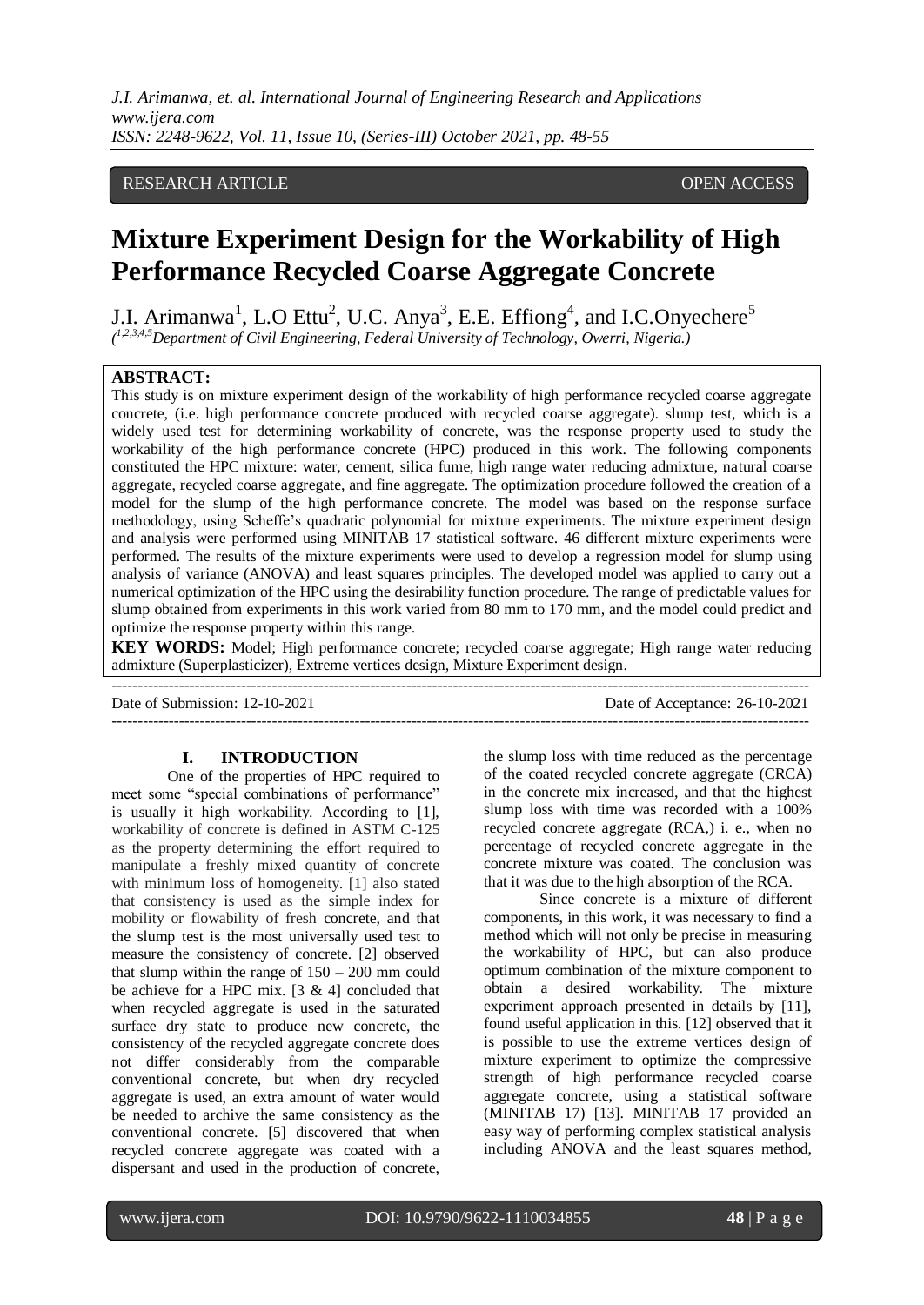*J.I. Arimanwa, et. al. International Journal of Engineering Research and Applications www.ijera.com ISSN: 2248-9622, Vol. 11, Issue 10, (Series-III) October 2021, pp. 48-55*

associated with the design and analysis of mixture experiments, as presented in [12].

#### **II. MATERIALS AND METHODS**

The materials used in this work include Water, cement, silica fume (micro silica), high range water reducing admixture (HRWRA or superplasticizer), natural coarse aggregate, recycled coarse aggregate, and fine aggregate. The water used was tap water obtained from the strength of materials laboratory of the Cross River State University of Technology, Calabar, for both concrete casting and curing. Ordinary Portland cement was obtained from a local cement supplier and used for all concrete works. Micro Silica (Silica fume) of specific gravity of 2.2 in powdered form; was used. The superplasticizer used for this work is Conplast SP430. Conplast SP430 is a chloride free superplasticising admixture based on selected sulphonated napthalene polymers. It is supplied as a brown solution which instantly disperses in water [14]. The natural aggregate used is granite of intrusive igneous rock origin, with a maximum particle size of 20mm. The recycled coarse aggregate used was free from impurities and was obtained from a demolished concrete structure site in the Calabar metropolis. It was manually crushed to approximate maximum particle sizes in the range of 20mm – 25mm. The fine aggregate used is river sand and was obtained from the Cross River, through local suppliers. The particle size distribution for the aggregates used in this work was conducted in accordance with [15], Table 2 is a summary of other physical properties of aggregates used in this work, they were conducted in accordance with relevant standards [16& 17].

Extreme vertices design of the mixture experiment approach was used to produce the design points on which experiments were conducted. The workability property obtained from the experiments was modeled on the Scheffe's second degree polynomial for a seven component mixture experiment. [18] proposed the use of  $\{q, m\}$ symmetric canonical polynomial models obtained by reparameterization of standard polynomials of degree *m,* for *q* components by using equation 2. Since for a mixture experiment, the components are combined in proportions and not amounts, the components proportions must always sum to 1, equation 2 [11]. For a mixture of degree (7, 2), the Scheffe's second degree polynomial model will contains 28 constant terms and the model equation is given by equation (5).

| For a standard polynomial:<br>$y = \beta_0^* + \beta_1^* x_1 + \beta_2^* x_2 + \dots + \beta_\sigma^* x_\sigma + e$ |  |
|---------------------------------------------------------------------------------------------------------------------|--|
| But for mixture experiment of " $q$ " number of components;<br>$x_1 + x_2 + x_3  x_n = 1$                           |  |

Hence, by replacing  $\beta_0^*$  with  $\beta_0^*(x_1+x_2+x_3...x_q)$ , in equation 1, equation 1 can be rewritten to obtain equation  $(3)$ .

$$
y = \beta_1 x_1 + \beta_2 x_2 + \ldots + \beta_q x_q + e \tag{3}
$$

Where the term  $\beta_i$  are constants which replaced the sum  $(\beta_0^* + \beta_i^*)$ , x terms are the mixture components proportions and, e is the random error,

Equation 3 is known as Scheffe's linear mixture polynomial or Scheffe's first degree polynomial equation. The Scheffe's quadratic or second degree polynomial equation is written in a similar manner but contains a quadratic part. The quadratic part of the Scheffe's second degree polynomial equation arises as a result of possible interactions between mixture components. Scheffe's second degree polynomial equation is given in equation 4.

$$
y = \beta_1 x_1 + \beta_2 x_2 + \dots + \beta_k x_i + \beta_{12} x_1 x_2 + \beta_{13} x_1 x_3 + \dots + \beta_{ij} x_i x_j + e \quad (i < j)
$$
\n(4)

Now, for a mixture of degree (7, 2), the Scheffe's second degree polynomial equation is as given in equation 5

$$
y = \beta_1 x_1 + ... + \beta_2 x_7 + ... + \beta_{11} x_1 x_2 + ... + \beta_6 x_6 x_7 + e
$$
\n(5)

 $x_i x_j$  are interaction terms, and  $y$  is the studied response property.

To develop a model which would eventually be used for optimization, mixture experiment must be conducted, using the seven mixture components earlier listed, on at least 28 different mixes of HPC and the response property of interest (workability) shall be measured. The 28 different mixes correspond to the number of terms (model coefficients) that would be in equation 5. However, to validate the model to be developed, additional mixes of the HPC are required. Hence, in addition to the 28 distinct mixes needed to estimate the twenty eight model coefficients, 10 distinct mixes were added to check the adequacy of the model and 8 mixes from the augmented design were replicated mixes; 5 mixes replicated once to test the statistical significance of the fitted coefficients and 1 other mix replicated once for each week of experiment (three weeks), to check statistical control of the fabrication and measurement process [19], making a total of 46 experimental design points.

In producing a (7, 2) extreme vertices design for the mixture experiment to be conducted, the proportions of the mixture components to be used were determined. The proportions of the mixture components were the expected volume fractions of individual components. A reference mix proportion for the HPC used in the construction of main piers and T-beams of the Confederation Bridge in Canada [1], gave a guide for the selection of possible ranges of volume fractions of the mixture components, these ranges were the upper and lower bounds of volume fractions of the mixture components. The reference mix was a conventional HPC, therefore, the upper and lower bounds were modified to accommodate the recycled coarse aggregate used in this work. The upper and lower bounds of mixture components used in this work are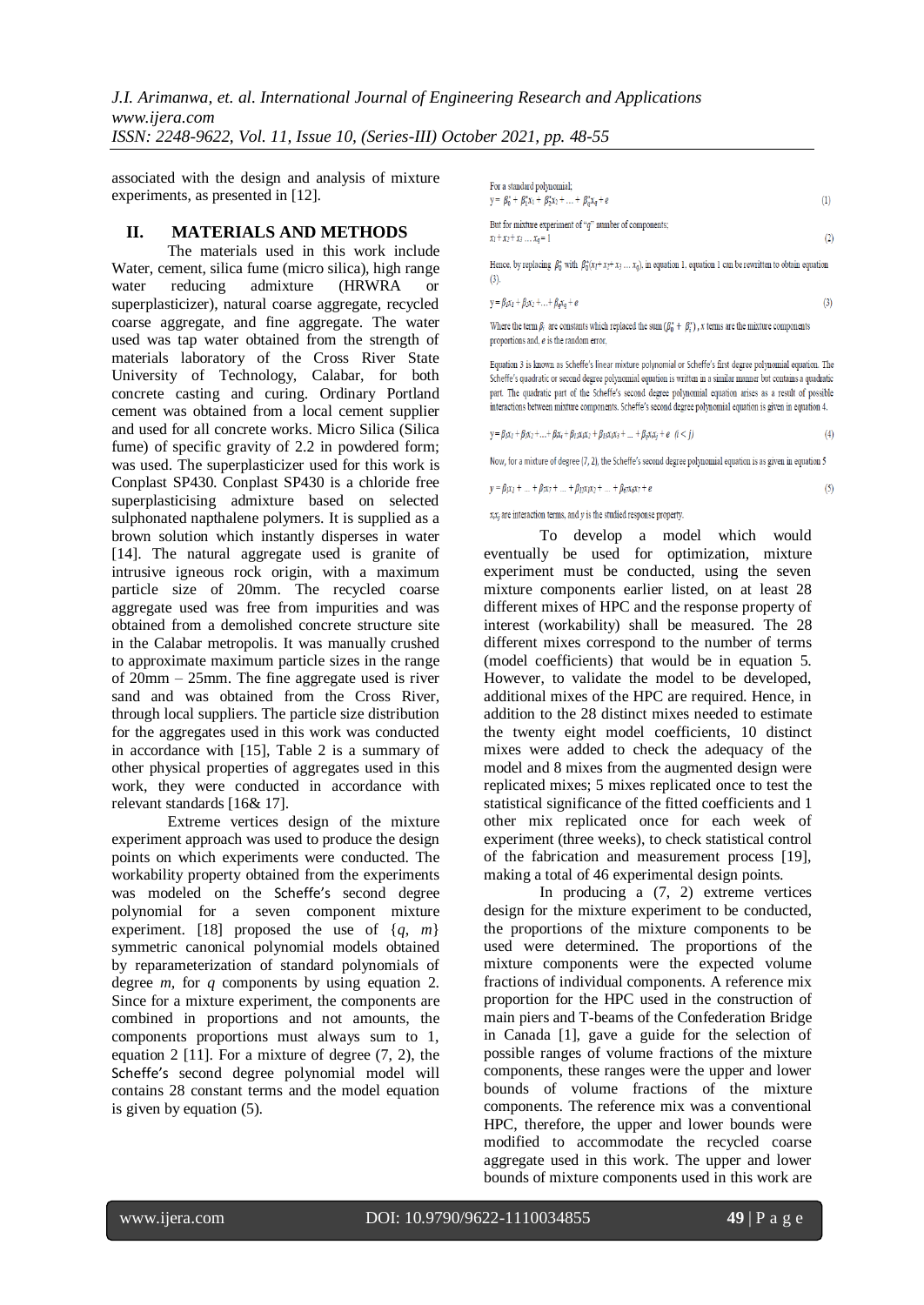presented in Table 1. The upper and lower bounds of the natural and recycled coarse aggregates were so selected as to obtain an alternate random distribution of both coarse aggregates in every design point. However, the constraint (0.4 natural coarse aggregate + recycled coarse aggregate 0.44) was imposed on both the natural and recycled coarse aggregates, so as to ensure that the coarse portion of the HPC mixture did not exceed the specify volume fraction for coarse aggregate in any case, as obtained from the reference mix.

These upper and lower bounds of volume fractions of the mixture components were imputed into the "Design mixture experiment" function of MINITAB 17. MINITAB 17 produced a total of 81 candidate design points (in terms of volume fractions) from which a random set of 46 design points were selected. In the 46 selected design points, it was ensured that eight mixes are replicated to check the validity of developed model as earlier described. The volume fractions of the mixture components were then converted into mass of components for batching, using the specific gravity of individual components. 46 concrete mixes were batched and the slump test which is the most universally used test for measuring the workability of concrete according to [1], was conducted in accordance with [20], under normal condition of temperature.

Table 3 shows the mix proportions in mass of the 46 concrete mixes. The mixture experiment (i.e. the batching and performing of slump test on batched HPC mix) was carried out within a period of three weeks. Each batch of concrete was approximately  $0.0032m<sup>3</sup>$  in volume and was mixed manually in a mixing pan. The slump test was conducted with a slump cone of dimensions: Bottom diameter = 200 mm, Top diameter = 100 mm, Height  $= 300$  mm, and an average from two slump tests for each HPC mix was obtained and also presented in Table 3.

| <b>Components</b>         | ID    | <b>Minimum</b>         | <b>Maximum</b>         |
|---------------------------|-------|------------------------|------------------------|
|                           |       | <b>Volume fraction</b> | <b>Volume fraction</b> |
| Water                     |       | 0.16                   | 0.185                  |
|                           | $X_1$ |                        |                        |
| Cement                    |       | 0.128                  | 0.148                  |
|                           | $X_2$ |                        |                        |
| Silica fume               |       | 0.015                  | 0.029                  |
|                           | $X_3$ |                        |                        |
| <b>HRWRA</b>              |       | 0.0121                 | 0.0401                 |
|                           | $X_4$ |                        |                        |
| Natural Coarse aggregate  |       | 0.060                  | 0.340                  |
|                           | $X_5$ |                        |                        |
| Recycled Coarse aggregate |       | 0.060                  | 0.340                  |
|                           | $X_6$ |                        |                        |
| Fine aggregate            |       | 0.28                   | 0.3054                 |
|                           | $X_7$ |                        |                        |

 **Table 1:** Upper and Lower bounds of mixture components

The data obtained from the mixture experiments (i.e. the slump test results) were imputed into the "Analyze mixture experiment" function of MINITAB 17. MINITAB 17 analyzed the data and fitted the data to a quadratic model with an initial 28 terms. However, using test of terms significance as obtained from [12], it was observed that not all the 28 model terms in the initial quadratic model were statistically significant to be included in the model, hence, the initial model was reduced to the model given in equation (6). The final selected model was then used to obtain optimum component proportions that would produce a desired workability. The optimization procedure was performed using the "Optimization" function of MINITAB 17 as also obtained from [12].

## **III. RESULTS**

In the presentation of mixture experiment results, the following variables  $x_1$ ,  $x_2$ ,  $x_3$ ,  $x_4$ ,  $x_5$ ,  $x_6$ , and  $x_7$  were used to represent the mixture component proportions for Water, Cement, silica fume, HRWRA, natural coarse aggregate, recycled coarse aggregate, and fine aggregate respectively.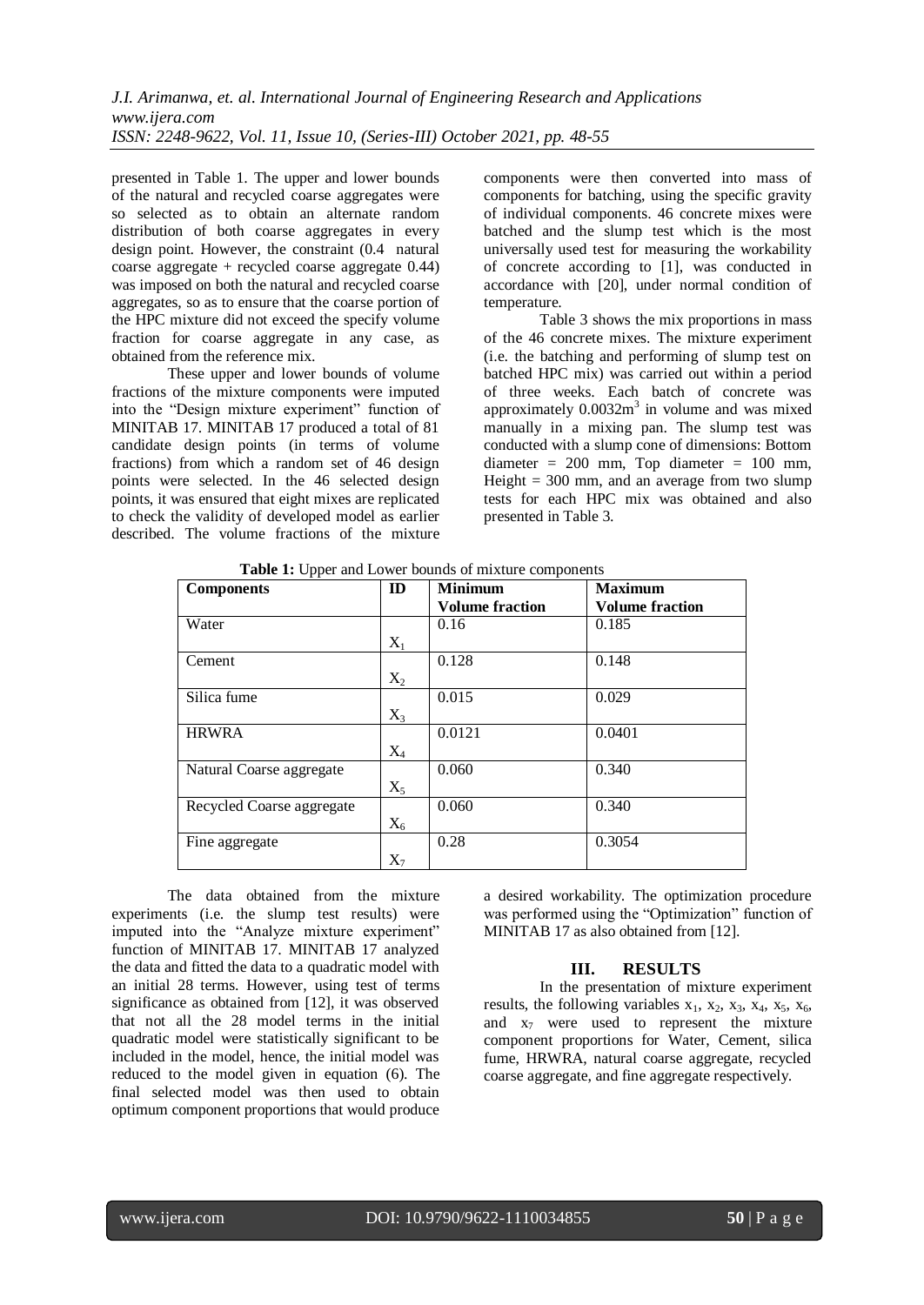| <b>Table 2:</b> summary of other physical properties of aggregate |                |                 |  |  |  |  |  |
|-------------------------------------------------------------------|----------------|-----------------|--|--|--|--|--|
| <b>Physical Properties</b>                                        | Aggregate      |                 |  |  |  |  |  |
|                                                                   | <b>Natural</b> | <b>Recycled</b> |  |  |  |  |  |
| Specific Gravity                                                  | 2.8            | 2.49            |  |  |  |  |  |
| Aggregate Crushing Value (%)                                      | 23.64          | 28.91           |  |  |  |  |  |
| Aggregate Impact Value (%)                                        | 20.73          | 25.17           |  |  |  |  |  |
| Moisture Absorption Value (%)                                     | 0.0            | 4.6             |  |  |  |  |  |

|  |  |  | Table 3: Batching weights of mixture components and results for average Slump |
|--|--|--|-------------------------------------------------------------------------------|
|  |  |  |                                                                               |

|                 |                 |                                |            |            |              | Natural            |                            |                            |           |
|-----------------|-----------------|--------------------------------|------------|------------|--------------|--------------------|----------------------------|----------------------------|-----------|
|                 |                 |                                |            | Silica     |              | Coarse             | Recycled                   | Fine                       |           |
| Std             | Run             | Water                          | Cement     | Fume       | <b>HRWRA</b> | agg.               | Coarse                     | agg.                       |           |
| Order           | Order           | $\frac{\text{kg}}{\text{m}^3}$ | $(kg/m^3)$ | $(kg/m^3)$ | $(l/m^3)$    | $(kg/m^3)$         | $\frac{agg.(kg/m^3)}{mag}$ | $\frac{(\text{kg/m}^3)}{}$ | Slump(mm) |
| $\overline{2}$  | 1               | 151.8                          | 382.6      | 41.5       | 11.5         | 159.4              | 803.3                      | 728.0                      | 120.0     |
| 67              | $\overline{2}$  | 151.8                          | 382.6      | 31.3       | 11.7         | 479.8              | 518.5                      | 740.1                      | 130.0     |
| 78              | 3               | 152.2                          | 391.1      | 32.2       | 11.9         | 717.9              | 307.6                      | 729.1                      | 127.5     |
| 80              | $\overline{4}$  | 152.2                          | 383.8      | 32.2       | 11.9         | 717.9              | 307.6                      | 735.4                      | 120.0     |
| 72              | $\overline{5}$  | 152.2                          | 391.1      | 32.2       | 11.9         | 345.9              | 638.4                      | 729.1                      | 110.0     |
| $\overline{26}$ | 6               | 151.8                          | 382.6      | 41.5       | 11.5         | 531.4              | 472.6                      | 728.0                      | 145.0     |
| 47              | $\overline{7}$  | 154.2                          | 382.6      | 31.3       | 11.5         | 903.4              | 141.8                      | 734.4                      | 130.0     |
| 10              | $\overline{8}$  | 156.5                          | 382.6      | 31.3       | 11.5         | 903.4              | 141.8                      | 728.0                      | 137.5     |
| 46              | 9               | 154.2                          | 382.6      | 31.3       | 11.5         | 159.4              | 803.3                      | 734.4                      | 102.5     |
| $\overline{27}$ | 10              | 152.2                          | 383.8      | 32.2       | 11.9         | 352.5              | 638.4                      | 729.1                      | 100.0     |
| 17              | 11              | 151.8                          | 382.6      | 31.3       | 13.8         | 159.4              | 803.3                      | 734.4                      | 91.4      |
| 69              | 12              | 152.6                          | 385.0      | 33.0       | 12.3         | 532.5              | 473.5                      | 730.1                      | 115.5     |
| 5               | $\overline{13}$ | 151.8                          | 382.6      | 31.3       | 11.5         | 159.4              | 803.3                      | 740.7                      | 120.0     |
| 21              | 14              | 151.8                          | 382.6      | 31.3       | 16.1         | $\overline{531.4}$ | 472.6                      | 728.0                      | 120.0     |
| 35              | 15              | 151.8                          | 397.2      | 31.3       | 11.5         | 531.4              | 472.6                      | 728.0                      | 145.0     |
| $\overline{4}$  | 16              | 156.5                          | 382.6      | 31.3       | 11.5         | 159.4              | 803.3                      | 728.0                      | 95.0      |
| $\overline{7}$  | 17              | 151.8                          | 382.6      | 31.3       | 11.5         | 172.4              | 803.3                      | 728.0                      | 80.0      |
| 73              | 18              | 154.5                          | 383.8      | 32.2       | 11.9         | 345.9              | 638.4                      | 729.1                      | 115.0     |
| 74              | 19              | 152.2                          | 383.8      | 32.2       | 11.9         | 345.9              | 638.4                      | 735.4                      | 110.0     |
| 17              | 20              | 151.8                          | 382.6      | 31.3       | 13.8         | 159.4              | 803.3                      | 734.4                      | 90.5      |
| $\overline{60}$ | $\overline{21}$ | 153.4                          | 382.6      | 34.7       | 13.0         | 903.4              | 141.8                      | 728.0                      | 150.0     |
| $8\,$           | $\overline{22}$ | 151.8                          | 382.6      | 41.5       | 11.5         | 903.4              | 141.8                      | 728.0                      | 170.0     |
| 34              | 23              | 151.8                          | 389.9      | 31.3       | 11.5         | 165.9              | 803.3                      | 728.0                      | 110.0     |
| 1               | 24              | 151.8                          | 382.6      | 31.3       | 11.5         | 903.4              | 153.3                      | 728.0                      | 115.0     |
| 16              | 25              | 151.8                          | 382.6      | 31.3       | 11.5         | 531.4              | 472.6                      | 740.7                      | 145.0     |
| 72              | 26              | 152.2                          | 391.1      | 32.2       | 11.9         | 345.9              | 638.4                      | 729.1                      | 107.5     |
| 12              | 27              | 151.8                          | 382.6      | 31.3       | 16.1         | 903.4              | 141.8                      | 728.0                      | 127.5     |
| 75              | 28              | 152.2                          | 383.8      | 32.2       | 14.2         | 345.9              | 638.4                      | 729.1                      | 97.5      |
| $\overline{22}$ | 29              | 151.8                          | 382.6      | 36.4       | 11.5         | 159.4              | 803.3                      | 734.4                      | 102.5     |
| $\overline{38}$ | $\overline{30}$ | 151.8                          | 382.6      | 31.3       | 13.8         | 903.4              | 141.8                      | 734.4                      | 145.0     |

|       |       |       |            |            |             | Natural    | Recycled       | Fine   |           |
|-------|-------|-------|------------|------------|-------------|------------|----------------|--------|-----------|
|       |       | Water | Cemen      | Silica     | <b>HRWR</b> | Coarse     | Coarse         | agg.   |           |
| Std   | Run   | (kg/m |            | Fume       | A           | agg.       | agg.(kg/       | (kg/m) |           |
| Order | Order |       | $(kg/m^3)$ | $(kg/m^3)$ | $(l/m^3)$   | $(kg/m^3)$ | m <sup>3</sup> |        | Slump(mm) |
| 11    | 31    | 151.8 | 382.6      | 31.3       | 11.5        | 903.4      | 141.8          | 740.7  | 152.5     |
| 69    | 32    | 152.6 | 385.0      | 33.0       | 12.3        | 532.5      | 473.5          | 730.1  | 115.5     |
| 73    | 33    | 154.5 | 383.8      | 32.2       | 11.9        | 345.9      | 638.4          | 729.1  | 125.0     |
| 8     | 34    | 151.8 | 382.6      | 41.5       | 11.5        | 903.4      | 141.8          | 728.0  | 160.0     |
| 79    | 35    | 154.5 | 383.8      | 32.2       | 11.9        | 717.9      | 307.6          | 729.1  | 140.0     |
| 35    | 36    | 151.8 | 397.2      | 31.3       | 11.5        | 531.4      | 472.6          | 728.0  | 125.0     |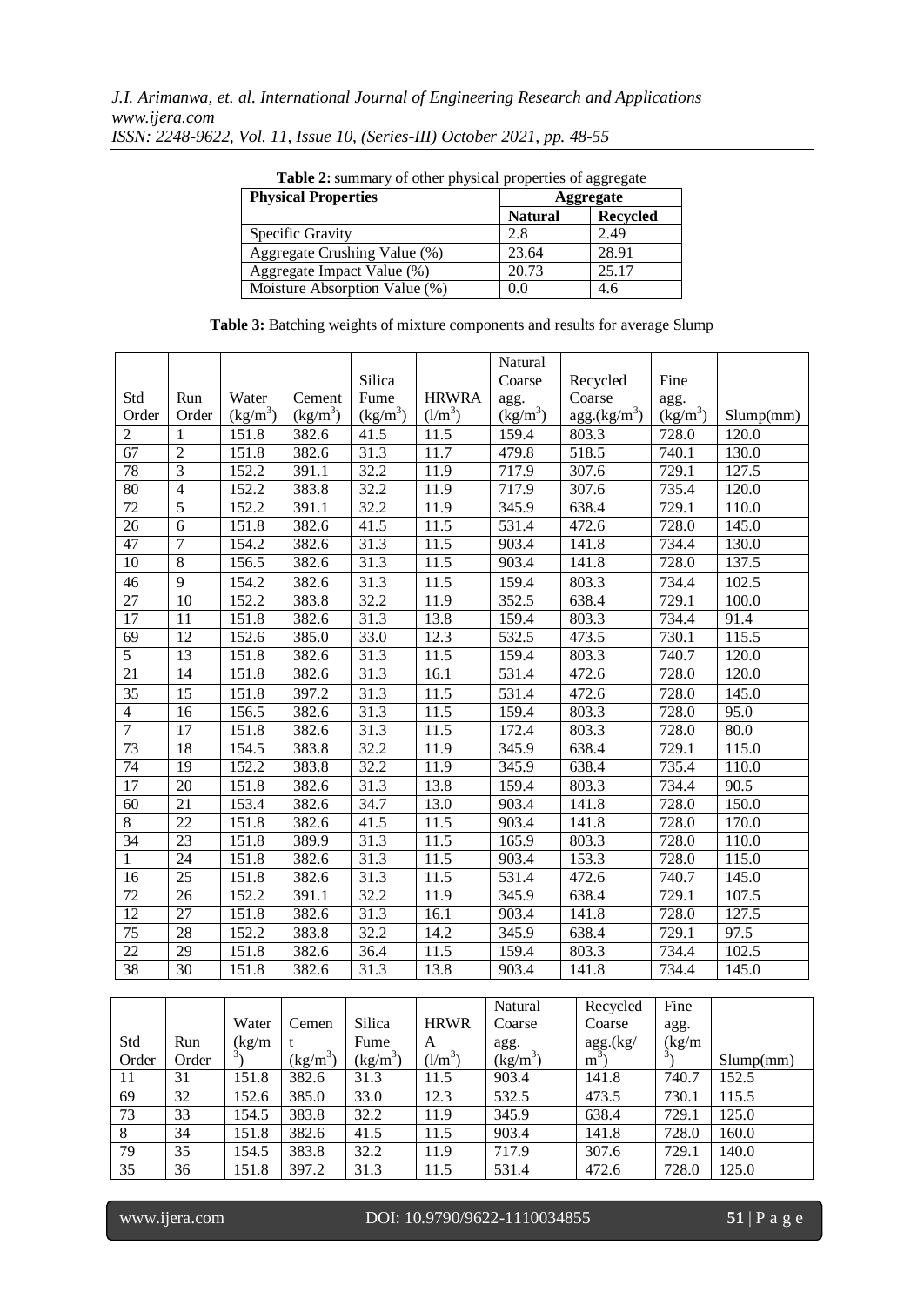*J.I. Arimanwa, et. al. International Journal of Engineering Research and Applications www.ijera.com*

| 3     | 37   | 151.8 | 397.2 | 31.3 | 11.5 | 159.4    | 803.3    | 728.0 | 117.5 |
|-------|------|-------|-------|------|------|----------|----------|-------|-------|
| 50    | 38   | 156.5 | 382.6 | 31.3 | 11.5 | 531.4    | 472.6    | 728.0 | 117.5 |
| 70    | 39   | 152.2 | 383.8 | 32.2 | 11.9 | 717.9    | 313.4    | 729.1 | 110.0 |
| 69    | 40   | 152.6 | 385.0 | 33.0 | 12.3 | 532.5    | 473.5    | 730.1 | 100.0 |
| 69    | 41   | 152.6 | 385.0 | 33.0 | 12.3 | 532.5    | 473.5    | 730.1 | 100.0 |
| 9     | 42   | 151.8 | 397.2 | 31.3 | 11.5 | 903.4    | 141.8    | 728.0 | 145.0 |
| 51    | 43   | 153.4 | 382.6 | 34.7 | 13.0 | 159.4    | 803.3    | 728.0 | 95.0  |
| 24    | 44   | 152.2 | 383.8 | 32.2 | 14.2 | 717.9    | 307.6    | 729.1 | 120.0 |
| 77    | 45   | 152.2 | 383.8 | 37.3 | 11.9 | 717.9    | 307.6    | 729.1 | 95.0  |
| 33    | 46   | 151.8 | 389.9 | 31.3 | 11.5 | 903.4    | 147.6    | 728.0 | 125.0 |
| Ref 1 | 0%   | 153   | 416   | 34   | 11.4 | 1030     | $\Omega$ | 737   | 185   |
| Ref 2 | 100% | 153   | 416   | 34   | 11.4 | $\Omega$ | 1030     | 737   | 185   |

*ISSN: 2248-9622, Vol. 11, Issue 10, (Series-III) October 2021, pp. 48-55*

## **Table 4:** Final regression analysis for Slump

| Estimated Regression Coefficients for SLUMP(mm) (component proportions) |                |                       |                                                            |                      |                  |                  |  |  |
|-------------------------------------------------------------------------|----------------|-----------------------|------------------------------------------------------------|----------------------|------------------|------------------|--|--|
| Term                                                                    | Coefficients   | SE Coef               |                                                            | T                    | P                | <b>VIF</b>       |  |  |
| $\overline{X_1}$                                                        | $-1966225$     | 437870                |                                                            | $\ast$               | $\ast$           | 4395750206       |  |  |
| $X_2$                                                                   | $-2132746$     | 516084                |                                                            | $\ast$               | $\ast$           | 3921021580       |  |  |
| $\overline{X_3}$                                                        | 7087461        | 1006876               |                                                            | $\ast$               | $\ast$           | 224660793        |  |  |
| $\overline{X_4}$                                                        | 246436         | 78908                 |                                                            | $\ast$               | $\ast$           | 920179           |  |  |
| $\overline{X_5}$                                                        | 248676         | 78833                 |                                                            | $\ast$               | $\ast$           | 281304401        |  |  |
| $\overline{X_6}$                                                        | 248799         | 78831                 |                                                            | $\ast$               | $\ast$           | 276347345        |  |  |
| $X_7$                                                                   | 446914         | 85165                 |                                                            | $\ast$               | $\ast$           | 507403907        |  |  |
| $X_1^* X_2$                                                             | 17330515       | 4023008               |                                                            | 4.31                 | $\boldsymbol{0}$ | 6165279798       |  |  |
| $X_2^* X_3$                                                             | -25587799      | 5163330               |                                                            | $-4.96$              | $\Omega$         | 98070535         |  |  |
| $X_3^* X_7$                                                             | $-12692418$    | 4037156               |                                                            | $-3.14$              | 0.003            | 285043839        |  |  |
| $X_4^* X_5$                                                             | 20164          | 8656                  |                                                            | 2.33                 | 0.026            | 571              |  |  |
| $S = 7.12695$                                                           |                | $PRESS = 3315.33$     |                                                            |                      |                  |                  |  |  |
|                                                                         |                |                       |                                                            |                      |                  |                  |  |  |
| $R-Sq = 90.46%$                                                         |                | $R-Sq(pred) = 81.69%$ |                                                            | $R-Sq(adj) = 87.66%$ |                  |                  |  |  |
|                                                                         |                |                       | Analysis of Variance for SLUMP(mm) (component proportions) |                      |                  |                  |  |  |
|                                                                         |                |                       |                                                            |                      |                  |                  |  |  |
| Source                                                                  | DF             | Seq SS                | Adj SS                                                     | Adj MS               | $\mathbf F$      | ${\bf P}$        |  |  |
| Regression                                                              | 10             | 16379.4               | 16379.4                                                    | 1637.94              | 32.25            | $\Omega$         |  |  |
| Linear                                                                  | 6              | 12689.6               | 6325.8                                                     | 1054.31              | 20.76            | $\boldsymbol{0}$ |  |  |
| Quadratic                                                               | 4              | 3689.8                | 3689.8                                                     | 922.45               | 18.16            | $\mathbf{0}$     |  |  |
| $X_1^* X_2$                                                             | $\mathbf{1}$   | 61.3                  | 942.6                                                      | 942.6                | 18.56            | $\boldsymbol{0}$ |  |  |
| $X_2^* X_3$                                                             | 1              | 2854.3                | 1247.4                                                     | 1247.42              | 24.56            | $\overline{0}$   |  |  |
| $X_3^* X_7$                                                             | 1              | 498.6                 | 502                                                        | 502.05               | 9.88             | 0.003            |  |  |
| $X_4^* X_5$                                                             | $\mathbf{1}$   | 275.6                 | 275.6                                                      | 275.62               | 5.43             | 0.026            |  |  |
| <b>Residual Error</b>                                                   | 34             | 1727                  | 1727                                                       | 50.79                |                  |                  |  |  |
| Lack-of-Fit                                                             | 26             | 1183.2                | 1183.2                                                     | 45.51                | 0.67             | 0.792            |  |  |
| Pure Error                                                              | $\overline{8}$ | 543.8                 | 543.8                                                      | 67.97                |                  |                  |  |  |
| Total                                                                   | 44             | 18106.4               |                                                            |                      |                  |                  |  |  |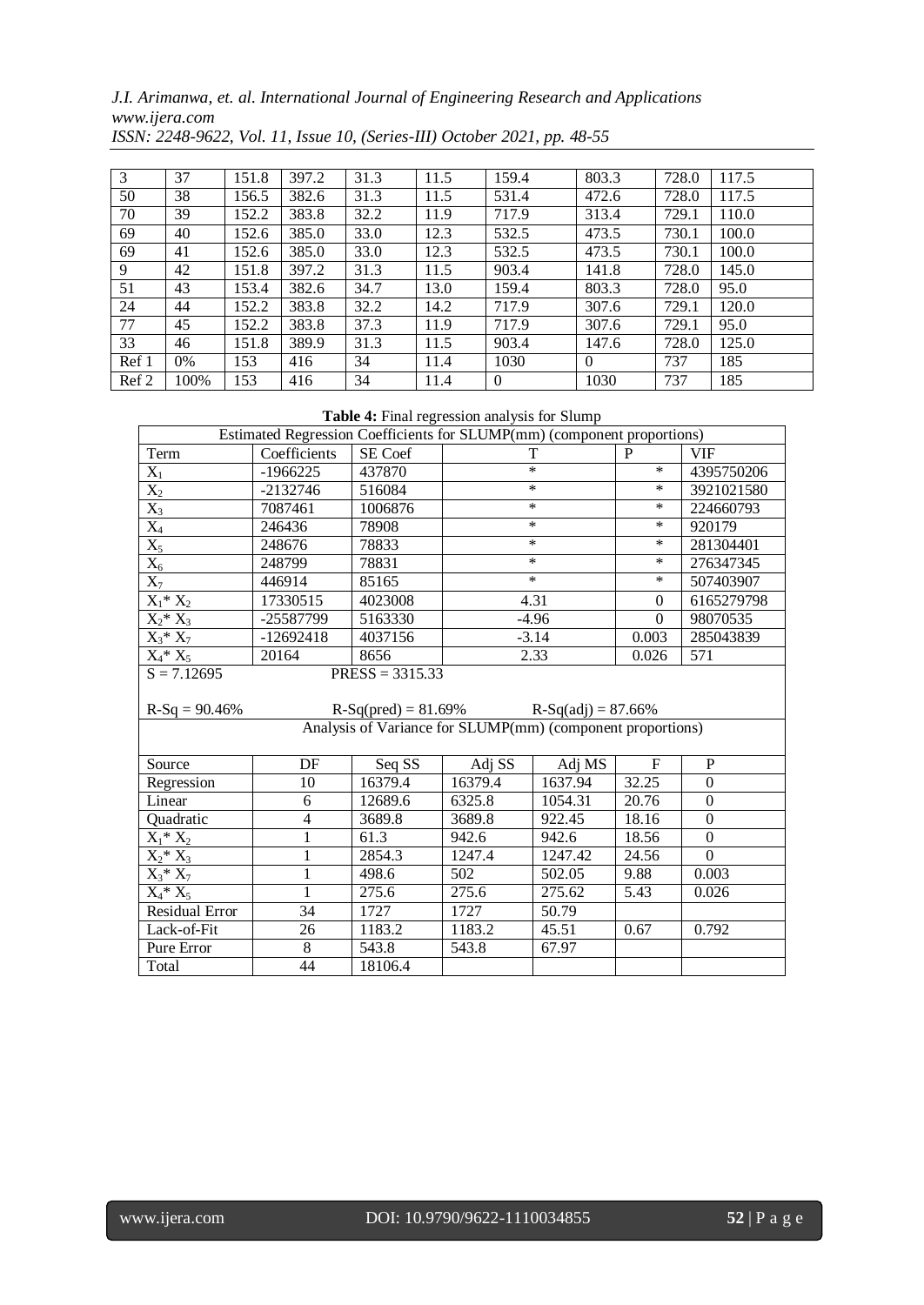*J.I. Arimanwa, et. al. International Journal of Engineering Research and Applications www.ijera.com ISSN: 2248-9622, Vol. 11, Issue 10, (Series-III) October 2021, pp. 48-55*



Figure 1: Gradation curves of natural and recycled coarse aggregates



**Figure 2:** Gradation curve of fine aggregate

## **IV. DISCUSSION**

The results in Table 2 show that the aggregate crushing values and aggregate impact values of both natural and recycled coarse aggregates meet the minimum specification of [21], which is that both aggregate crushing value and aggregate impact value of coarse aggregates for structural concrete should not be greater than 30%. For the moisture absorption of the two coarse

aggregates in Table 2, the recycled coarse aggregate with a moisture absorption value of 4.6% indicates that the recycled coarse aggregate is likely to absorb some of the mixing water in the concrete mix, thereby reducing the specified water/cement ratio in the mix. For this reason, it was necessary to soak the recycled aggregate in water for some minutes and then air-dried them for  $10 - 15$  minutes before they were batched and mixed. In doing this, the pores in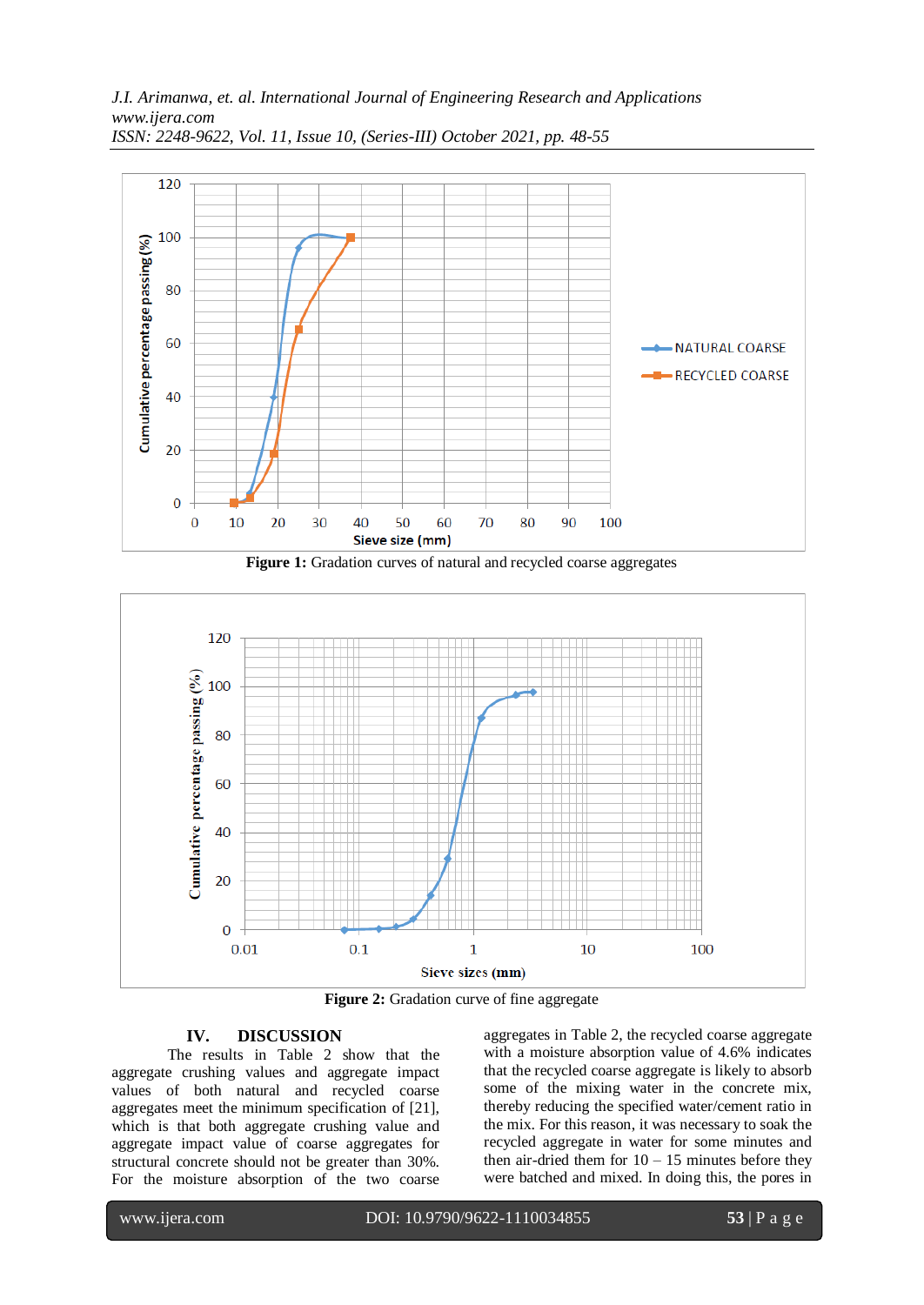the recycled aggregate that would have absorbed the concrete mixing water was filled up by moisture, so that the aggregate is left in a saturated surface dried condition and thus will not absorb the concrete mixing water. For the natural coarse aggregate, the moisture absorption was observed to be 0%, this indicated that the natural coarse aggregates were not absorbing any moisture and thus would have no need to be soaked in water before use. The recycled aggregate with moisture absorption of 4.6%, used in this work was ok as it met the limit of moisture absorption for recycled coarse aggregate of 3.7% - 8.7% according to [5].

Table 3 shows the batching mass of the HPC mixture components and the results of average slump for 46 batches of concrete, including two batches of reference mixes for reference purposes.

Table 4 is the final regression table after model reduction from the initial regression analysis. The coefficients in the table are the estimated model coefficients. Summary statistics like S,  $\mathbb{R}^2$ ,  $\mathbb{R}^2$ (Pred.), and  $R^2$  (adj.), were used to examine the goodness of fit of the developed model. The relatively low value of S and high percentage of  $\mathbb{R}^2$ (adj.), indicate that the model is a good fit to the analyzed data, and affirms the validity of the model to an extent.

Figure 1 shows the gradation curves of the natural and recycled coarse aggregates used in this work. The natural coarse aggregate appears to be well graded, and the recycled coarse aggregate, though not as well graded as the natural coarse aggregate, still has an acceptable range of gradation. The gradation curve of fine aggregate in Figure 2, on the other hand, shows an almost perfect gradation curve, indicating a well graded nature of fine aggregate.

A more thorough examination of the validity of the model was done using the residual plot in Figure 3. An examination of the residual plots confirmed the conformity of the developed models to the least square's model assumptions on which the developed models are based. The normality condition was confirmed from the normal probability plot, the linearity condition and the equal variance condition were confirmed from the "residual versus fit plot", and the final model is as given in equation (6).

| $y = -1966225*x_1 - 2132746*x_2 + 7087461*x_3 - 246436*x_4 + 248676*x_5 + 248799*x_6 + 446914*x_7 +$ |                                 |                     |                               |                       |     |                    |
|------------------------------------------------------------------------------------------------------|---------------------------------|---------------------|-------------------------------|-----------------------|-----|--------------------|
| $17330515(x_1 * x_2)$                                                                                | the contract of the contract of | $25587799(x, *x_3)$ | the company of the company of | $12692418(x_3 * x_7)$ | $+$ | $20164(x_4 * x_5)$ |
| (6)                                                                                                  |                                 |                     |                               |                       |     |                    |

Where *y* is the Sump in mm and  $x_1 - x_7$  are the volume fractions of the mixture components mentioned earlier.

The model developed could be used to optimize the proportions of mixture components of the HPC, to obtain an optimized response property desired (workability). However, the desired workability would have to be within the range of response property obtained from laboratory experiment in this work. The "response optimizer" function of MINITAB 17 was used to perform the optimization procedure. To obtain a slump of say 155 mm the response optimizer function of MINITAB 17 predicted the following component proportions for<br>use:  $x_1=0.161601$ ,  $x_2=0.129118$ ,  $x_3=0.015$ . use:  $x_1=0.161601$ ,  $x_2=0.129118$ ,  $x_3=0.0127065$ ,  $x_5=0.199254$ ,  $x_6 = 0.200908$ ,  $x_7=0.281413$ . An experiment was carried out in the laboratory using the components proportions as predicted by MINITAB 17. A slump of 155 mm was observed from the experiment. This confirmed the high degree of accuracy of the developed model for the Slump of the HPC, which measures it workability.